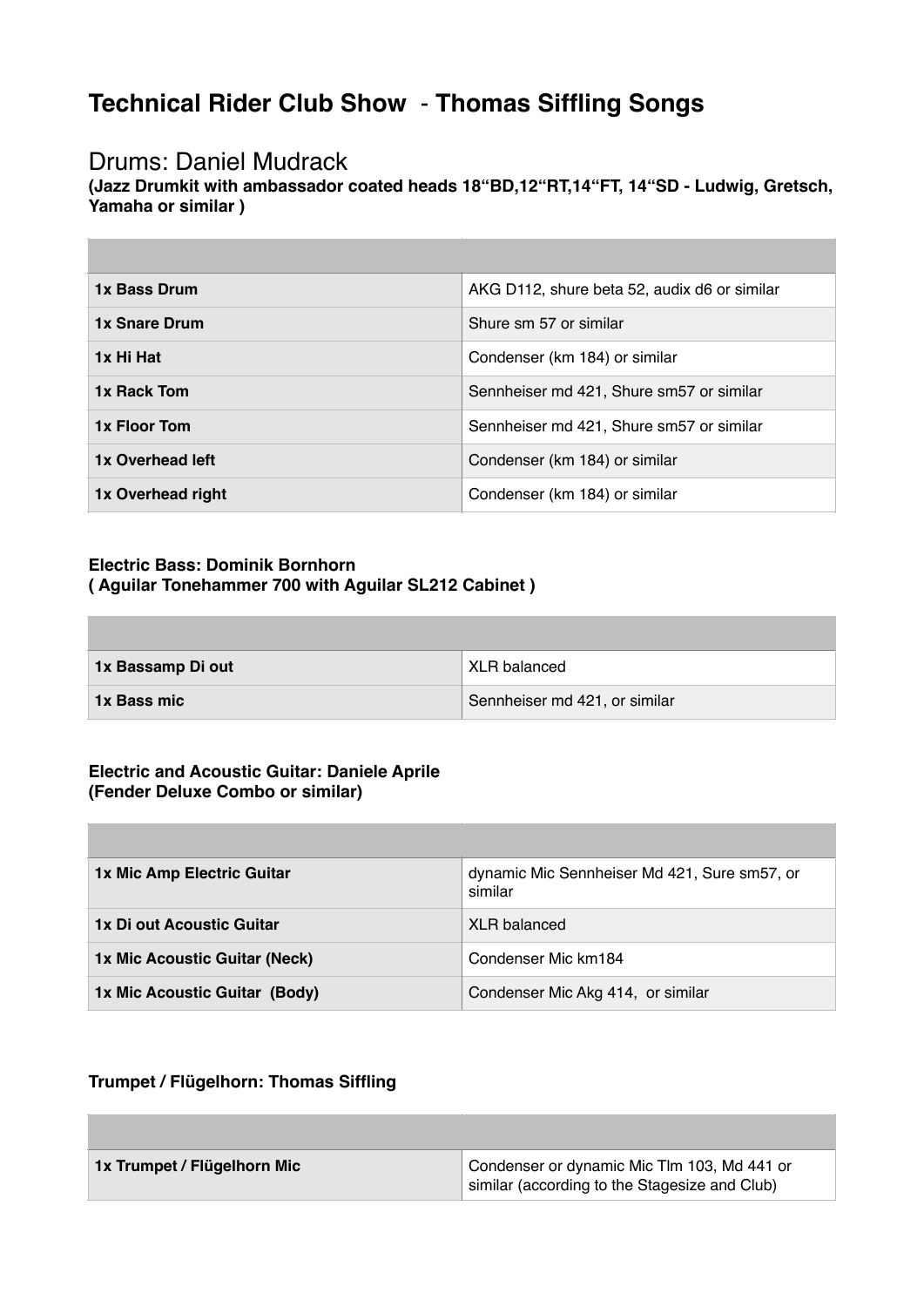| 1x vocal Mic (provided by the band) | Shure sm58 |
|-------------------------------------|------------|

**PA /Mixingdesk should include:**

- **- 16 channels**
- **- 4 monitor ways**
- **- compressor, gate, reverb**
- **- 4 monitors for the musicians**
- **- all stands and cables needed**
- **- !!! PLEASE LET US KNOW IF YOU HAVE BACKLINE (Drumkit and Amps, etc.) !!!**

## **Stageplan - Thomas Siffling New Quartet**



# **Thank You! Please don`t hesitate to ask questions!**

### **contact:**